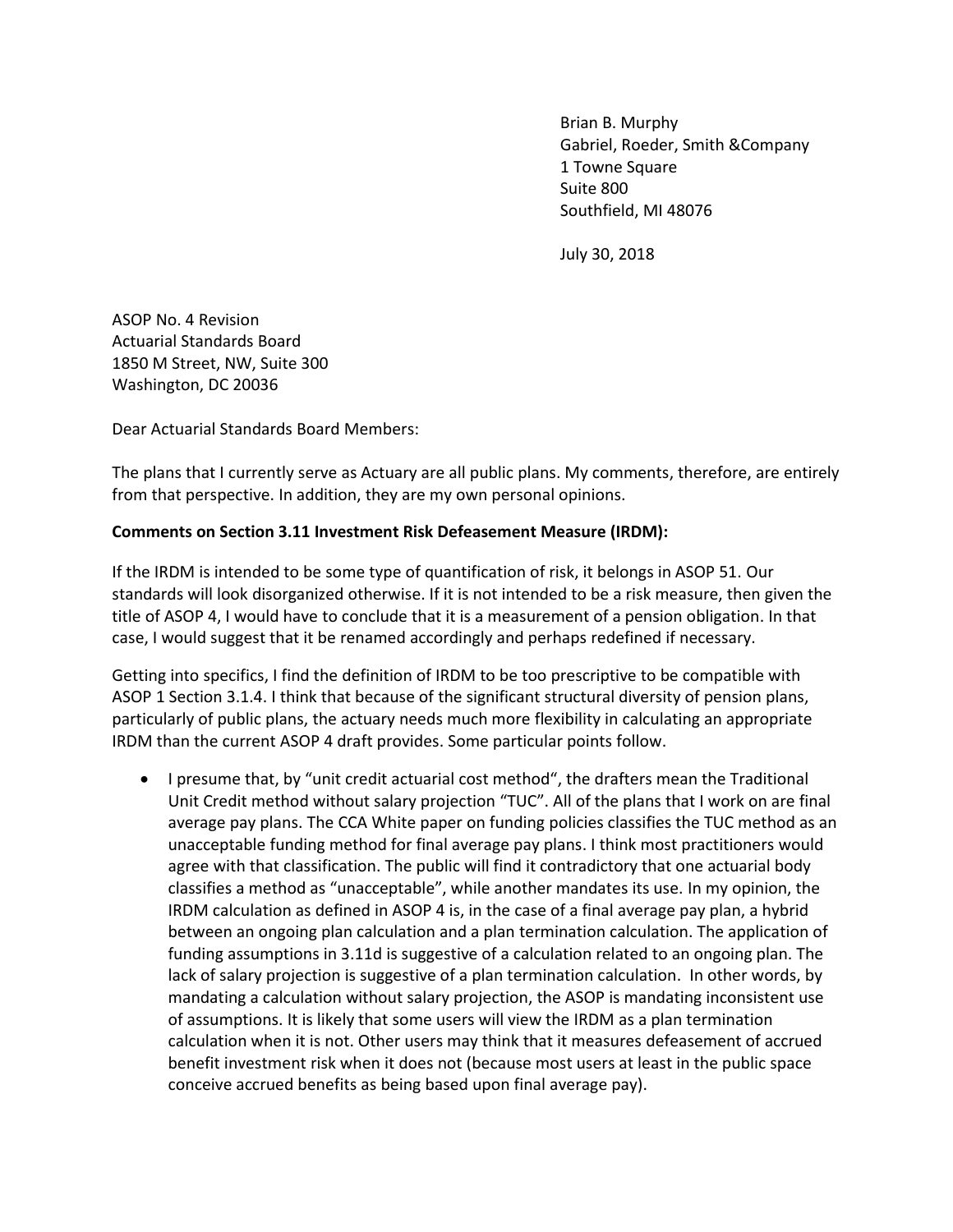- There are cases wherein the method specified in ASOP 4 for the IRDM calculation produces an incorrect result. The Wisconsin Retirement System has an optional variable annuity program. By statute, assets in the program are invested in a portfolio that is 100% common stock. Active members can invest a portion of their mandatory contributions in the variable program. At time of retirement, an individual's variable account value is annuitized at 5% interest and valuation mortality. By statute, retirees in the program receive annual benefit increases or decreases that are entirely dependent on the performance of the portfolio in which the assets are invested (again, by statute, it is a 100% equity portfolio). Investment return above a 5% threshold rate results in a benefit increase approximately equal to the percentage difference between the earned rate and 5%. Investment return below 5% results in a similarly calculated benefit reduction. (In fact, the benefit change is calculated based on the ratio of total retiree assets at market value to total retiree liabilities measured at 5%, which has the effect of pooling mortality experience). This plan has no significant investment risk because all investment results flow directly to the retirees. I think that the IRDM for such a plan should either be \$0 or an undefined concept. I think that if I were to calculate the IRDM based on treasury yields, a positive and incorrect value for the IRDM would result. Furthermore, if the plan fiduciaries attempted to defease risk by investing in treasuries (although the statute does not permit that), the act of doing so would either change benefits or add investment risk. Retirees would be entitled to benefit changes based upon the difference between the treasury yield and the statutory portfolio yield.
- There can also be cases wherein the IRDM as defined in ASOP 4 is mathematically correct, but not appropriate given the facts and circumstances of the situation. It is common for an agent multiple employer plan to permit employers to withdraw from the plan. In many cases, liabilities for accrued benefits for retirees and existing employees remain with the plan, while future service benefits for existing employees, and all benefits for new employees, are covered by a replacement plan. In such cases, the actuary should be permitted to calculate an IRDM based upon conditions applicable to a potential withdrawal. Those conditions could differ from plan to plan. Agent Multiple Employer Plan A might freeze accrued benefits based on current pays when an employer withdraws, while Plan B might pay accrued benefits in the future based upon future pays but based upon service only up to the withdrawal date. In the Plan A situation, the IRDM as defined might produce a pretty good result. Regardless of the actual withdrawal liability that is charged to the withdrawing employer, the IRDM would inform all parties of the amount of investment risk that is involved. In the plan B situation, the IRDM as presently defined would be misleading and confusing. For example, in such a case, the IRDM might be calculated as \$80 Million based upon frozen pays and other ASOP 4 methods, but the Plan B Actuary would want to report the IRDM as \$100 Million based upon projected pays. Publishing both calculations would be confusing and misleading and could lead to disagreement between the plan and the withdrawing employer regarding the actual amount of the withdrawal liability. Therefore, the Plan B Actuary would want to omit the IRDM as defined in ASOP 4 from the report and replace it with a calculation that is more appropriate. I think therefore that the standard should permit the calculation to be based upon projected pay and other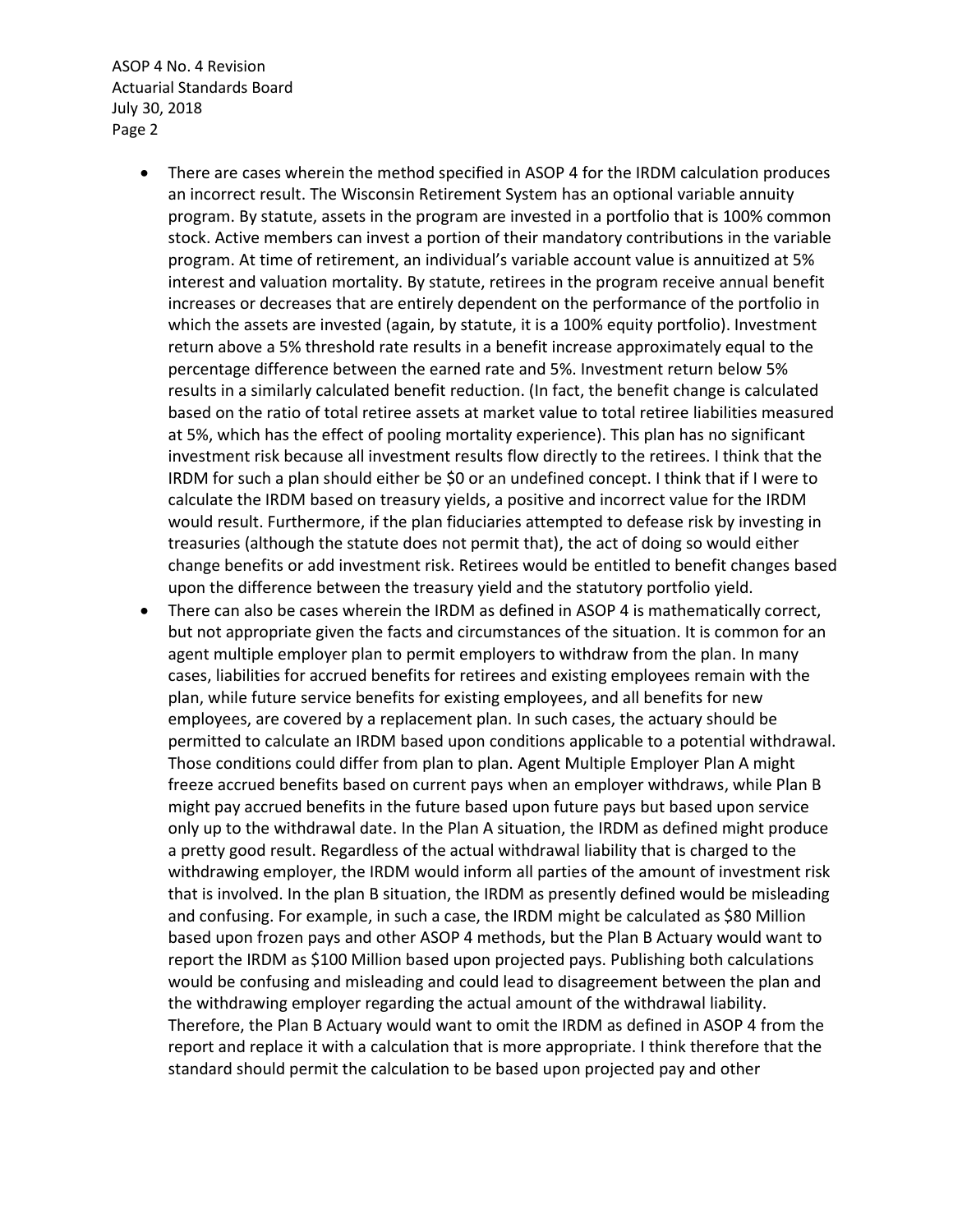> assumptions and methods compatible with the operation of the plan, if, in the actuary's professional judgement, doing so is appropriate.

- I think that the actuary should be permitted to express the IRDM based upon the actuarial cost method used in the funding valuation. I think, in fact, that a calculation involving the present value of benefits (PVB) would provide a much more complete picture of risk than does the IRDM as currently defined.
- I recognize the pressure from the financial community to report a single measure of liability for all plans, the "MVL." Several rating agencies and various "Think Tanks" are already using various algorithms to calculate an approximation to a single measure, although I don't know that they are all marking to current interest rates. To the extent that unintended users of financial statements have a means of generating approximations to numbers that they either need or want, I don't see a need for a change in standards that requires the plan actuary to calculate a number for them, and the plan to pay for the calculation. If unintended users want an actual scientific IRDM calculation as opposed to an approximation, they could certainly engage an actuary to calculate one for them. A change in standard would not be required for that to occur.

In conclusion, I would like to see the IRDM requirement moved to ASOP 51 and defined in a principles-based manner in accordance with ASOP 51 Section 3.4.

#### **Comments on Section 3.14 Amortization Method:**

There are several problems with this section.

- As written, I think this section would not apply if someone other than the actuary selected the method. Is that the intention? Either way, clarifying language would be helpful.
- Section 3.14 as written would permit 100-year level \$ funding of unfunded liabilities. Assuming that is not the intention of the drafters, some type of correction needs to be made. The problem seems to relate to the use of the word "or" in the third line.
- The section is probably intended to relate to amortization of unfunded liabilities, and not to amortization of surplus (i.e. of an overfunded liability). It should clearly say so. I don't think there is any need for the amortization of surplus to exceed nominal interest, for example. I think taking a credit of half the interest on surplus against the normal cost should be an acceptable method. Actually, I think that in many cases, surplus should be held as a reserve for adverse deviation and not used to reduce employer contributions.
- I think there can be circumstances in which an amortization schedule that calls for payments to increase more rapidly than payroll is not only acceptable, but necessary. For example, a poorly funded plan may need to ramp up contribution income rapidly in order to avoid insolvency, but it may not be possible for the plan sponsor to contribute at the ultimate rate in the first several years of the schedule. I don't see anything wrong with a contribution rate that increases faster than payroll for several years until it reaches an ultimate level, or even until the end of the amortization period. The plan will have more money in that case than if the rate increases at only the payroll growth rate for several years and then jumps to the ultimate level all at once. I am aware of one agent multiple employer plan that applies an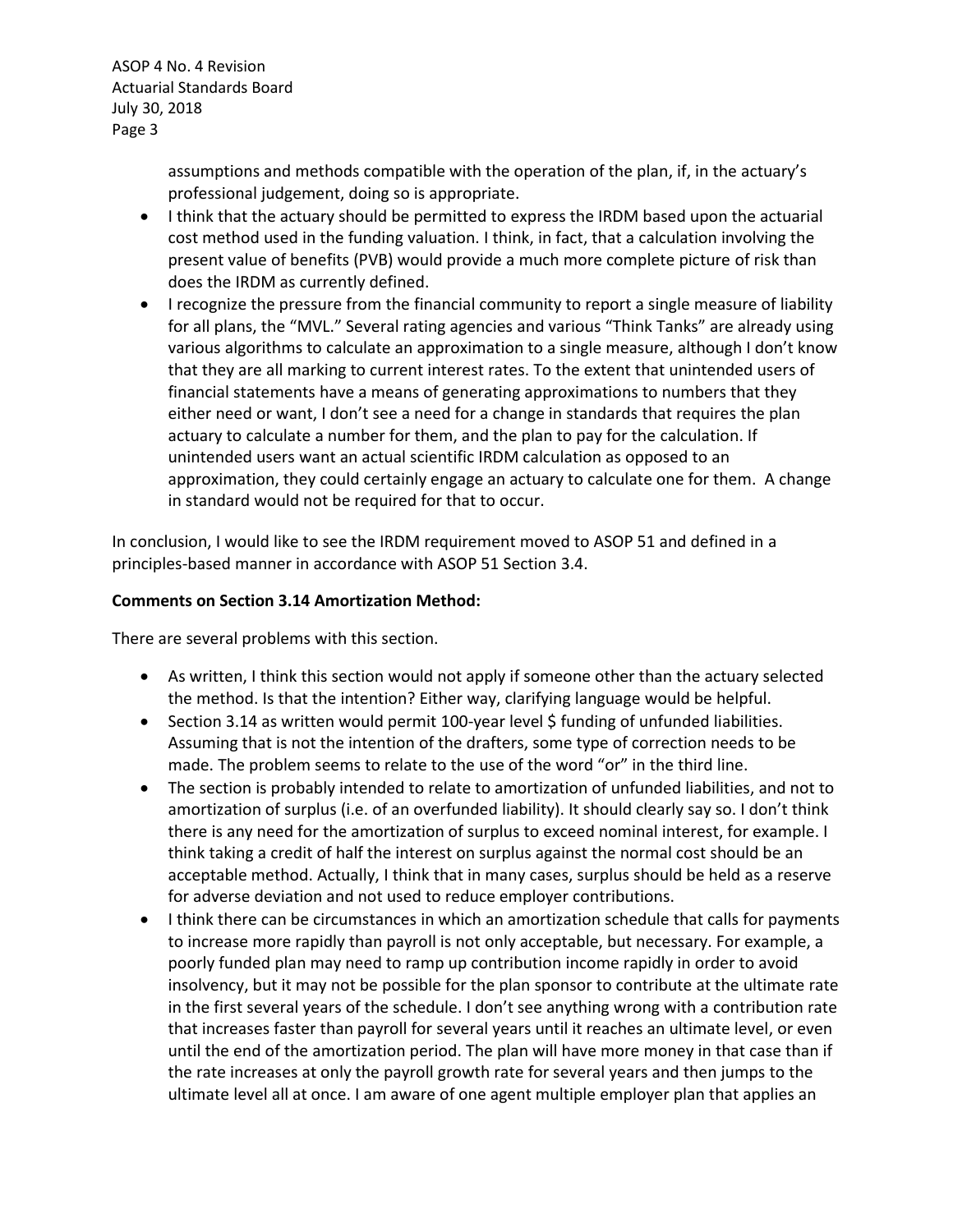> amortization schedule to severely underfunded agencies that decreases two years per year instead of one year per year. Because of the "should" language in Section 3.14, an actuary who believes that contributions need to increase faster than payroll in a particular situation would have to disclose that the recommendation to do so is a deviation from actuarial standards. Such disclosure could make it more difficult than it already is to get the needed funding from the plan sponsor. I also work for a cost sharing multiple employer plan that, by statute, require new employers entering the plan to pay off their initial liability based on a schedule of contributions that increases 5% per year. I don't see anything wrong with that either. Everyone knows and understands at the outset, what the deal is.

- The payroll in some plans can be a very small portion of the employer's total financial resources. For example, consider a State Highway Patrol plan with a \$100 Million covered payroll in a state where the total payroll covered by all plans is \$16 Billion. A requirement that contributions in such a plan increase no faster than the plan's covered pay seems unnecessary to me.
- Section 3.14 b. iii. seems to contemplate layered amortization bases. Consequently, Section 3.14 should explicitly say whether its requirements are to apply to each layer separately or to the sum of all layers. I don't think the latter is actually possible, so I think the former must be the intention of the drafters. The ASOP should be clear on this point.
- Section 3.14 seems to imply that all the bases have to be closed including gain loss bases. That should be made clear if it is the intention. Personally, I don't see a problem with a rolling gain loss base over a sufficiently short period and often suggest it as a simplification, particularly in agent multiple employer plans, wherein it might be necessary to track and explain tens of thousands of bases.
- In situations wherein there is a mix of credit and charge bases, a plan can have an unfunded liability and end up getting a credit against the normal cost due to the structure of the bases (or the opposite could occur). This appears to comply with Section 3.14, but I think that in many cases it is unreasonable, if not outright harmful. Permitting this in the ASOP could be a matter of reputational risk for the profession.

I am concerned that dealing with all of the above may result in an overly prescriptive ASOP that is not in keeping with ASOP 1, Section 3.1.4. One possibility might be to replace all of Section 3.14 with a simple statement along the following lines:

*"If the actuary selects or recommends or applies an amortization method, the method should be compatible with the plan accumulating assets sufficient to pay benefits when due and it should fund the plan's unfunded liabilities within a reasonable period of time considering relevant facts and circumstances."*

## **Comments on Section 3.16 Output Smoothing Method:**

I think that output smoothing, depending on how it is implemented, can be a preferred alternative to the use of asset smoothing, largely because output smoothing methods can be much more transparent to plans and their sponsors than asset smoothing methods. I think that output smoothing in conjunction with asset smoothing, which Section 3.16 seems to be intended to allow,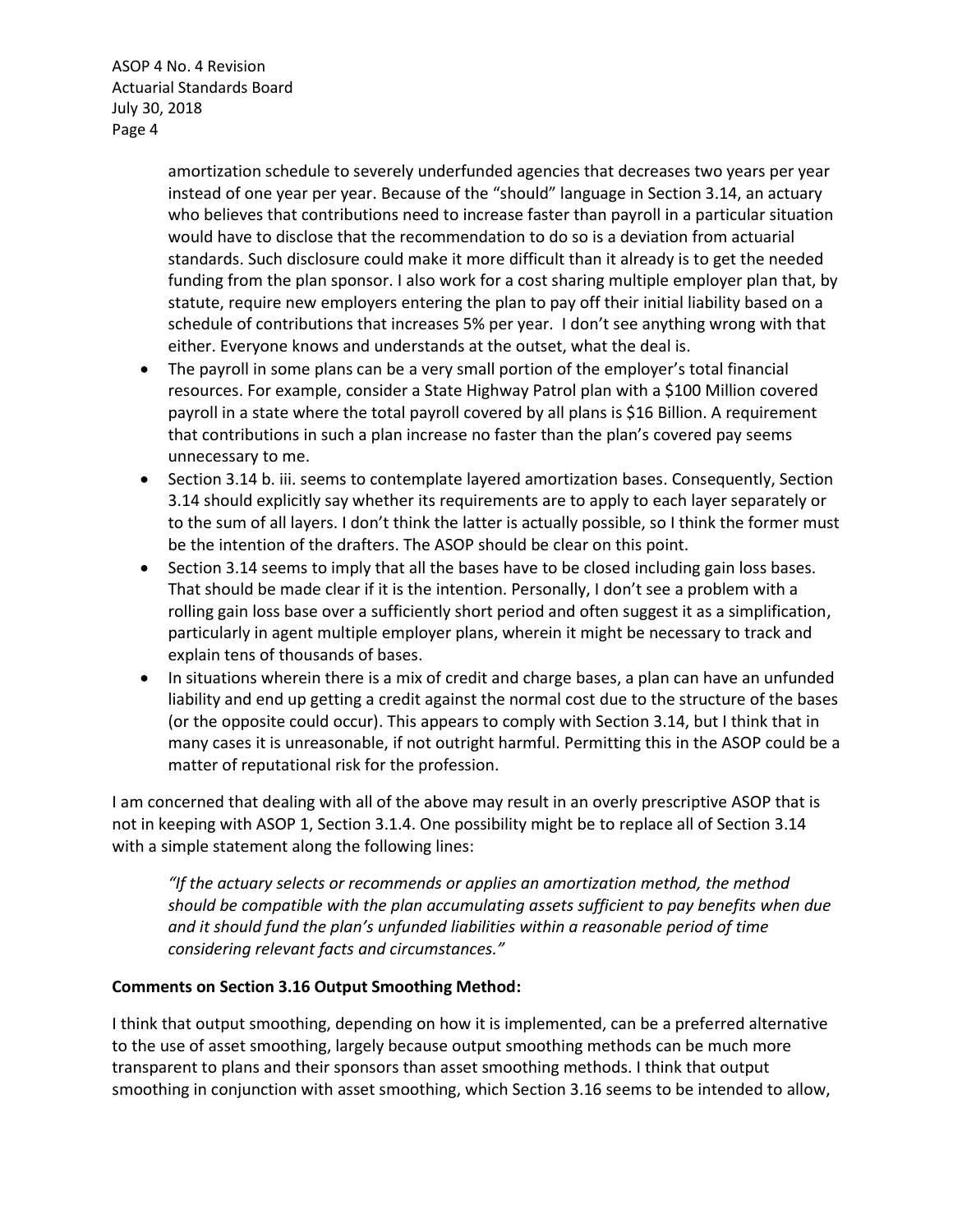is a complex issue. It is very easy for the combination to result in an excessive amount of smoothing that is not at all transparent to intended users. If the intention of this section is to allow the result of output smoothing to be termed an ADC, I think that it should only be permitted as an alternative to asset smoothing. If this suggestion is not taken, I would then suggest inclusion of a statement along the following lines:

*"3.16 d. If the actuary selects an output smoothing method that is used in conjunction with asset smoothing, the actuary should consider whether or not the total amount of smoothing is reasonable."*

## **Comments on Section 3.19 Implications of Contribution Allocation Procedure or Funding Policy:**

The exclusion for valuations that include a prescribed assumption or method set by law is new. I do not understand the reason for this exclusion. It seems to me that fiduciaries of private plans should also understand the implications of the funding policy.

# **Comments on Section 3.20 Reasonable Actuarially Determined Contribution:**

The exclusion related to a prescribed assumption or method set by law basically excludes private plans from this requirement. In the unlikely event that a funding valuation for a private sector plan produced a result that was not a reasonable ADC, I would think that the fiduciaries would be well served by the disclosure of a reasonable ADC.

Regarding 3.20g, I believe that many public sector practitioners ignore the time lag between the measurement date and the contribution date when preparing funding valuations. This may be because doing so can be viewed as a relatively benign form of output smoothing. In periods when contribution rates are falling, ignoring the lag slows down the rate of decline. When rates are rising it slows down the rate of increase. I think that if a requirement to take the time lag into account is to enter the standard, a Practice Note on the subject would be helpful. There are several topics that would need to be addressed, including but not limited to:

- Contributions expected to be received between the measurement date and the contribution date.
- Recognition of assumed return during the period.
- The effect of the asset smoothing method, in other words, the effect of the unrolling of asset gain/loss bases during the lag period.
- Calculation of the Normal Cost and UAL contribution when more than one Plan Tier is involved. For example, suppose a plan has introduced a new tier and that on the measurement date there are no people in the new tier. By the time the contribution date arrives, there will be people in the new tier. What is the appropriate normal cost for the contribution period? Is it to be based solely on the old tier (perhaps with an interest adjustment), or is it based on some expectation of the proportion of people that will be in each tier on the contribution date?